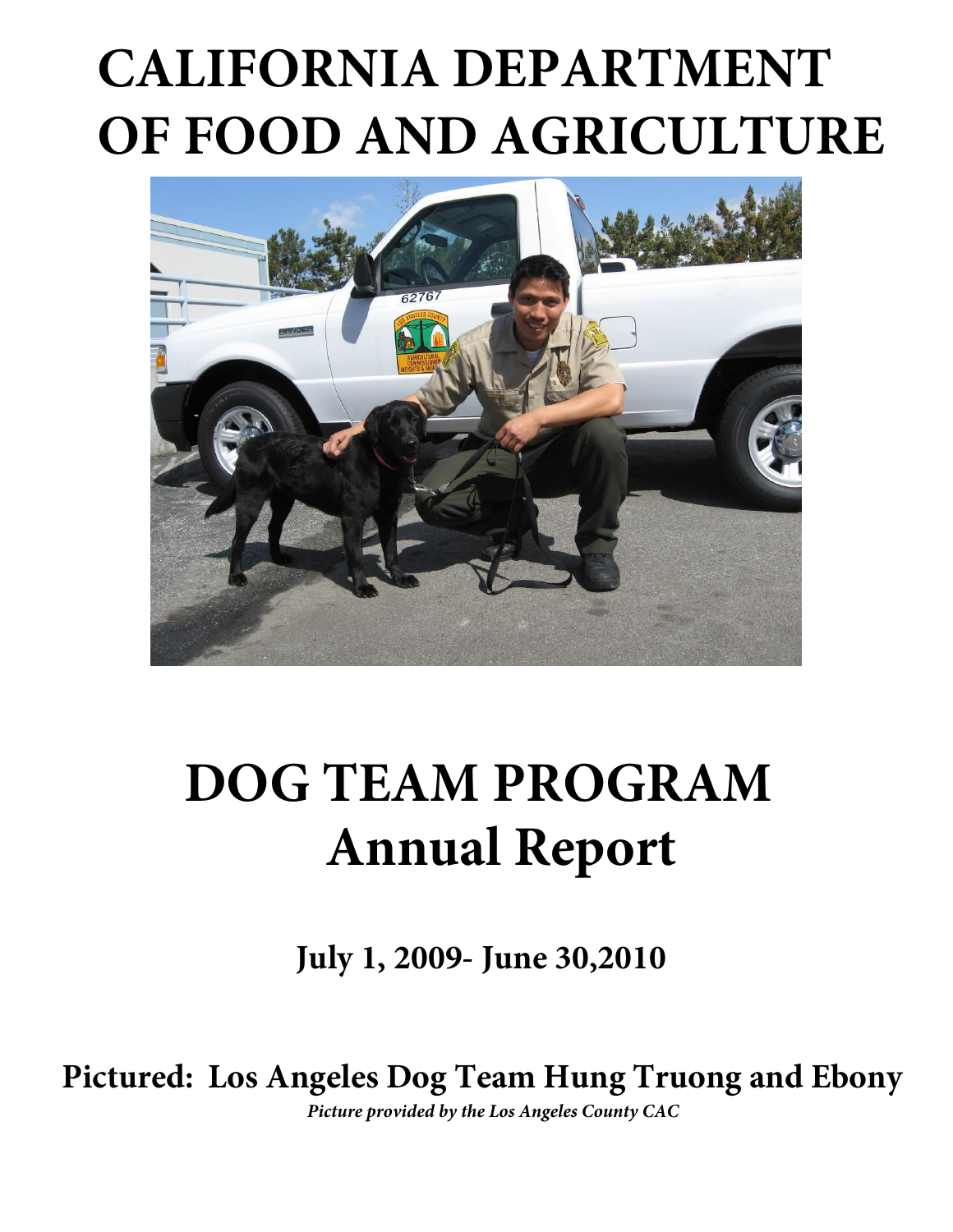## **Purpose of Cooperative Agreement #09-8520-1165-CA**

 The purpose of cooperative agreement USDA #09-8520-1165-CA is to implement the use of the California Dog Teams to enhance inspection and surveillance activities related to plant products entering the State of California via parcel delivery facilities and airfreight terminals.

#### **Purpose of Annual Report**

 The purpose of the report is to document accomplishments of the activities outlined in the work plan. This report is in fulfillment of USDA cooperative agreement USDA #09-8520-1165-CA.

#### **Work Plan Activities Performed by CDFA**

 CDFA distributed funds to County Agricultural Commissioners (CAC) for the purposes of continued training and maintenance of dogs, training new handlers and fulfilling Dog Team activities as outlined in the work plan. CDFA conducted database (information capture) training for handlers and biologists working with Dog Teams. CDFA also acted as the liaison between CAC's and the National Detector Dog Training Center and was responsible for communicating significant pest finds and smuggling information to USDA/SITC.

#### **Work Plan Activities Performed by County Agricultural Commissioners**

 For the full reporting period (July 1, 2009-June 30, 2010) California had two funded Dog Teams operating out of Contra Costa County (covers the San Francisco Bay Area), one team in San Bernardino County (covers the Inland Empire), one team in Fresno, one team in Sacramento (covers Sacramento Valley), and one team operating out of San Diego.

 In October 2009, four new handlers from Los Angeles, San Diego and Santa Clara counties attended the 10-week training course at the National Detection Dog Training Center (NDDTC) in Newnan, Georgia. All four handlers successfully completed training and graduated in December 2009. In January 2010, the four additional teams began operating out of their respective counties **(Table 1)**.

| Dog Team                    | <b>TABLE 1: Operating CA Dog Teams</b><br><b>Months in Operation During Reporting Period</b> | <b>Area Covered</b>      |  |
|-----------------------------|----------------------------------------------------------------------------------------------|--------------------------|--|
|                             |                                                                                              |                          |  |
| <b>Contra Costa Team #1</b> | July 1, 2009- June 30, 2010 (12 months)                                                      | San Francisco Bay Area   |  |
| <b>Contra Costa Team #2</b> | July 1, 2009- June 30, 2010 (12 months)                                                      | San Francisco Bay Area   |  |
| Fresno                      | July 1, 2009- June 30, 2010 (12 months)                                                      | <b>Fresno County</b>     |  |
| Los Angeles Team #1         | January 1, 2009- June 30, 2010 (6 months)                                                    | <b>Los Angeles</b>       |  |
| Los Angeles Team #2         | January 1, 2009- June 30, 2010 (6 months)                                                    | Los Angeles              |  |
| <b>Sacramento</b>           | July 1, 2009- June 30, 2010 (12 months)                                                      | <b>Sacramento Valley</b> |  |
| San Bernardino              | July 1, 2009- June 30, 2010 (12 months)                                                      | <b>Inland Empire</b>     |  |
| San Diego Team #1           | July 1, 2009- June 30, 2010 (12 months)                                                      | <b>San Diego County</b>  |  |
| San Diego Team #2           | January 1, 2009- June 30, 2010 (6 months)                                                    | <b>San Diego County</b>  |  |
| <b>Santa Clara</b>          | January 1, 2009- June 30, 2010 (6 months)                                                    | South Bay Area           |  |

## **Installation and Certification**

 In January and February of 2010, Aaron Beaumont, Training Specialist with the NDDTC visited California to conduct installations for the four new Dog Teams. All new teams were successfully installed and began the process of introducing their dogs to the new working environments including local parcel facilities and the office. In addition to installation, Mr. Beaumont also conducted accuracy certification for the six existing Dog Teams. All six teams passed with the required accuracy proficiency of at least 80%. Certification is conducted on an annual basis to ensure handlers and dogs are performing at acceptable levels.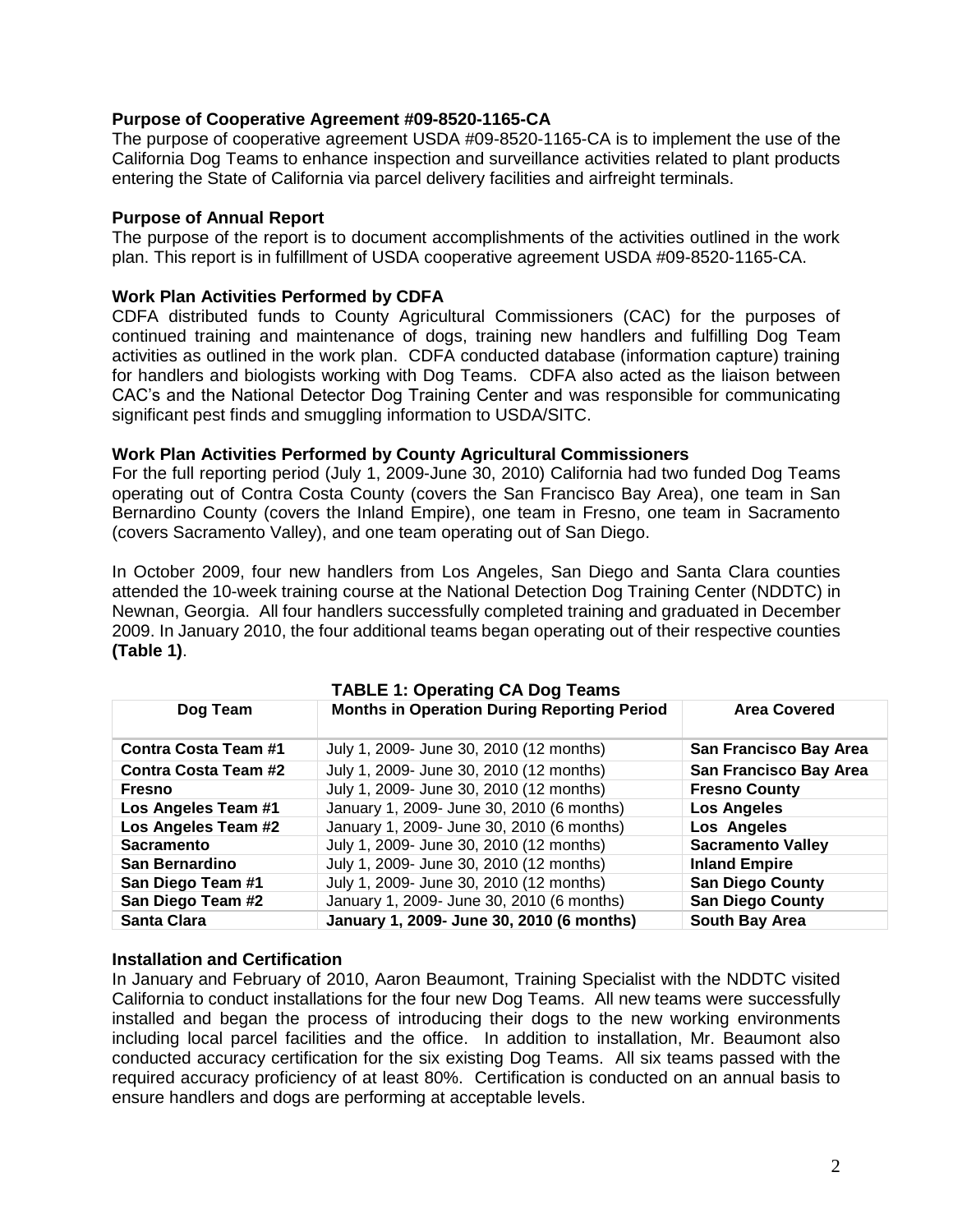## **County Agricultural Commissioner's Accomplishments:**

 The CA Dog Teams have demonstrated that unmarked parcels present a high-risk pathway for harmful pests to enter California **(Table 2)**. Between July 1, 2009-June 30, 2010, CA Dog Teams alerted on 56,753 totals marked and unmarked parcels containing agricultural products. Of the total alerts, 2,270 were unmarked parcels containing agricultural commodities **(Table 3)**. A total of 53 pests were intercepted during the reporting period, which included 13 actionable A-rated pests and 40 actionable Q-rated pests **(Table 4)**. Some of these interceptions involved multiple pest specimens in a single package. Additionally, due to the efforts of the CA Dog Teams, 1,560 rejections were issued for violations of state and federal plant quarantine laws and regulations.

| TABLE 2: CA Dog Teams -Parcels, Pests and Violation             |           |
|-----------------------------------------------------------------|-----------|
| <b>Total Parcels Alerted on by Dog</b>                          | 56,753*   |
| <b>Total Parcels Unmarked with Agricultural Commodities</b>     | $2,270*$  |
| <b>Total A &amp; Q Pests</b>                                    | $53*$     |
| <b>Total Violations of Plant Quarantine Law and Regulations</b> | $ 1.560*$ |
|                                                                 |           |

 **TABLE 2: CA Dog Teams -Parcels, Pests and Violations** 

 *\*Data reflects a full year for only six Dog Teams.* 

### **Trends in Unmarked Parcels**

 During reporting period (July 1, 2009-June 30, 2010), Dog Teams conducted inspections at a total of 110 facilities throughout the state. During that time, the number of unmarked parcels found to contain agricultural products was highest in the month of June, with a total of 295 reported unmarked parcels that month, with April having the second highest number of unmarked parcels found to contain agricultural products (256) **(Table 3).** 



 **TABLE 3: Detections of Unmarked Parcels**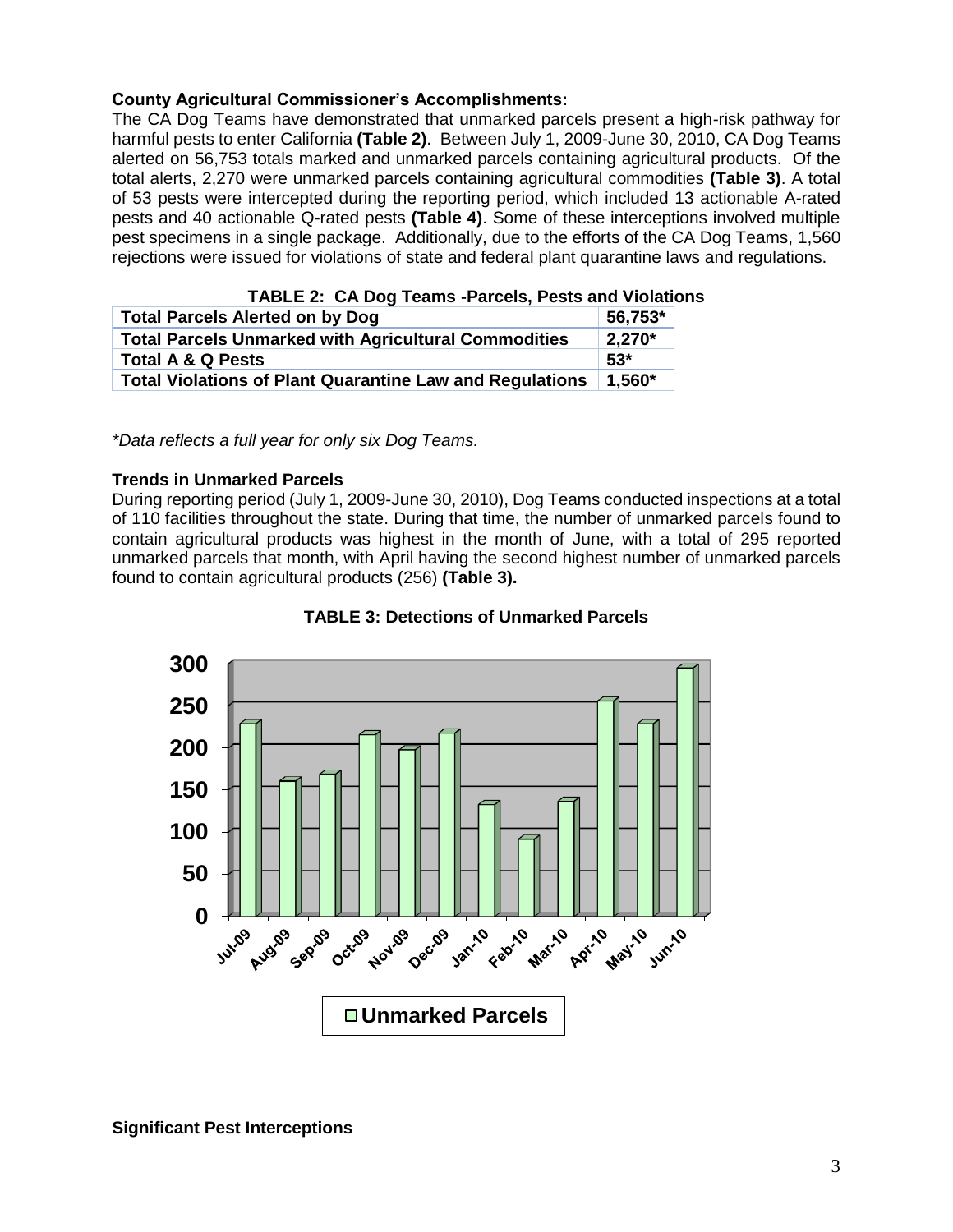The tables below list the number and type of actionable pests found as a result of the efforts of the CA Dog Teams during the reporting period. Following the tables is a narrative of the most interesting finds during the reporting period.

| <b>Numbers of</b><br><b>Interceptions</b> | <b>Scientific Name</b>         | <b>Common Name / Notes</b>                       | Rating | Origin                                   |
|-------------------------------------------|--------------------------------|--------------------------------------------------|--------|------------------------------------------|
|                                           | Acutaspis aliena               | <b>Armored Scale</b>                             | Q      | US/FL                                    |
| 1                                         | Agallia sp.                    | Leafhopper                                       | Q      | US/HI                                    |
| 1                                         | Bambusaspis miliaris           | <b>Bamboo Pit Scale</b>                          | Q      | Unknown                                  |
| 1                                         | Candidatus Liberibacter        | <b>Citrus Greening</b>                           | A      | India/Kochi                              |
|                                           | asiaticus                      | Huanglongbing                                    |        |                                          |
| 1                                         | Carduus nutans                 | <b>Musk Thistle</b>                              | Α      | Greece/Kilikas                           |
| 1                                         | Ceroplastes rubens             | Red Wax Scale                                    | A      | US/Honolulu                              |
| 1                                         | Ceroplastes rusci              | Fig Wax Scale                                    | A      | Costa Rica                               |
| 1                                         | Clavaspis herculeana           | Herclueana Scale                                 | Α      | US/HI                                    |
| 1                                         | Coleoptera Coccinellidae       | see notes                                        | Q      | Costa Rica                               |
| 3                                         | Diaphorina citri               | Asian Citrus Psyllid                             | A      | Unknown, Unknown,<br>India/Kochi         |
| 1                                         | Diptera Tephritidae            |                                                  | Q      | Unknown                                  |
| 1                                         | Hemiberlesia sp.               | <b>Armored Scale</b>                             | Q      | US/FL                                    |
| 3                                         | Homoptera Aphididae            | see notes                                        | Q      | US/HI, Unknown,<br>US/WA                 |
| 1                                         | Homoptera Cicadellidae         |                                                  | Q      | Costa Rica                               |
| 1                                         | Homoptera Coccidae             |                                                  | Q      | US/HI                                    |
| $\overline{2}$                            | Homoptera Diaspididae          |                                                  | Q      | US/HI, US/Makawao                        |
| 1                                         | Homoptera Pseudococcidae       |                                                  | Q      | Hana                                     |
| 1                                         | Howardia biclavis              | <b>Mining Scale</b>                              | A      | US/FL                                    |
| 1                                         | Isoptera                       |                                                  | Q      | US/Kahuku                                |
| 1                                         | Lagocheirus sp.                | Longhorned Beetle                                | Q      | US/HI                                    |
| 1                                         | Lepidoptera Gelechildae        |                                                  | Q      | US/HI                                    |
| 1                                         | Lepidoptera Tortricidae        | see ID notes                                     | Q      | Unknown                                  |
| 1                                         | Leucaena sp.                   |                                                  | Q      | Mexico                                   |
| 1                                         | Limnophila cf. indica          |                                                  | A      | US/NY/Hicksville                         |
| 1                                         | Myriophyllum sp.               |                                                  | Q      | US/NY/Hicksville                         |
| 1                                         | Neohydatothrips sp.            |                                                  | Q      | Unknown                                  |
| 1                                         | Papaveraceae                   |                                                  | Q      | Mexico                                   |
| $\overline{2}$                            | Pheidole megacephala           | <b>Bigheaded Ant</b>                             | Q      | US/HI, US/HI/Kula                        |
| $\overline{3}$                            | Pheidole sp.                   | Ant                                              | Q      | US/AZ, US/HI,<br>Unknown                 |
| $\overline{2}$                            | Pinnaspis buxi                 | <b>Boxwood Scale</b>                             | A      | Costa Rica, Costa Rica                   |
| 1                                         | Pseudaulacaspis cockerelli     | Magnolia White Scale                             | A      |                                          |
| 1                                         | Pseudococcus elisae            | <b>Exotic Mealybug</b>                           | Q      | US/HI                                    |
| 1                                         | Pseudococcus<br>jackbeardsleyi | Mealybug                                         | Q      |                                          |
| 1                                         | Pseudococcus odermatti         | Mealybug                                         | Q      |                                          |
| 3                                         | Technomyrmex albipes           | Ant                                              | Q      | US/HI, US/HI, US                         |
| $\overline{2}$                            | Thysanoptera Thripidae         | larva                                            | Q      | Unknown, Unknown                         |
| 1                                         | Trioza aceps/possibly          | Avocado Gall Psyllid                             | Q      | Mexico                                   |
| $\overline{\mathbf{4}}$                   | Unable to identify further     | Insect eggs, Eggs, Insect<br>cocoon, Insect eggs | Q      | Unknown, Unknown,<br>Costa Rica, Unknown |
| Total 53                                  |                                |                                                  |        |                                          |

### **TABLE 4: Significant Pests, A-Rated Interceptions**  July 1, 2009 – June 30, 2010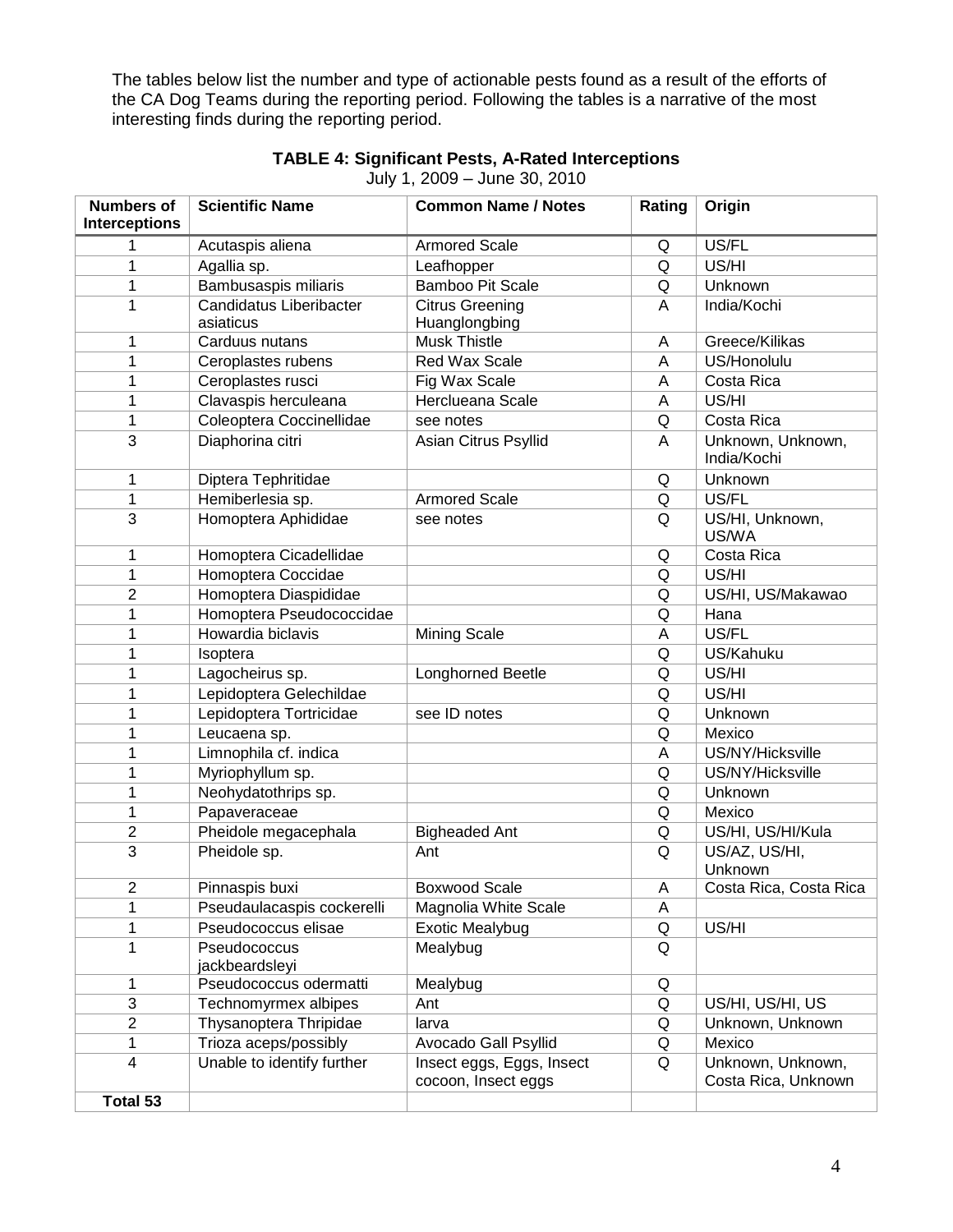### **Examples of Significant Pest Interceptions**

**On July 2** while working at a United Parcel Service (UPS) facility*,*  the San Bernardino Dog Team intercepted a 65-pound shipment of mangoes shipped from Florida. This was a non-commercial shipment and both shipper and receiver were private parties. Live **Q-rated armored scale (***Acutaspis aliena***)** was found on the fruit.  This pest is known to occur in Florida. The package was rejected for live pests (FAC, Section 6461.5) and for violation of Caribbean Fruit Fly Exterior Quarantine (CCR 3252), which lists mangoes as a host. The package was destroyed.





The 65-pound package of mangoes was

destined to a private residence in Highland, CA (San Bernardino County) which is located within a few miles of areas where OFF quarantines have occurred in the past (Rialto, Rancho Cucamonga).

 **On July 13** the Fresno County Dog Team was working at a FedEx facility when Chelsea hit on a canvas gym bag. This was no ordinary gym bag – it contained clothes, jewelry, knick-knacks, peppers, nail polish, newspaper and a grocery bag of plant and leaf material (*believed to be curry leaves*).

 Ten A-rated Asian citrus psyllid nymphs and adults (*Diaphorina citri*) were found in the leaf material. **Further testing confirmed that the nymph psyllids were positive for A-rated Huanglongbing disease.** 



 The gym bag originated from Kochi, India and made its way on Emirates Airlines to the Los Angeles FedEx Air facility. It was then sent via FedEx Air to Fresno, where the owner resides.



 The bag somehow managed to bypass customs clearance and the USDA. The bag still had the original "packing" tape that was placed on the gym bag by the Emirates Airlines at origin. The "packing" tape was not disrupted upon arrival in Fresno County. Furthermore, there was no certification of customs clearance.

 The plant material was destroyed. The other contents of the gym bag were inspected and released to the owner. Interdiction Compliance (SITC) team was notified. The USDA/Safeguarding Interdiction and Trade

 State agriculture crews conducted a survey for Asian citrus psyillds near the package's destination. CDFA crews also deployed traps in a one-square mile area, conduct visual surveys, and use a vacuum device on host plants all with negative results. Furthermore, the USDA/Safeguarding Interdiction and Trade Compliance (SITC) team is continuing their investigation of the incident.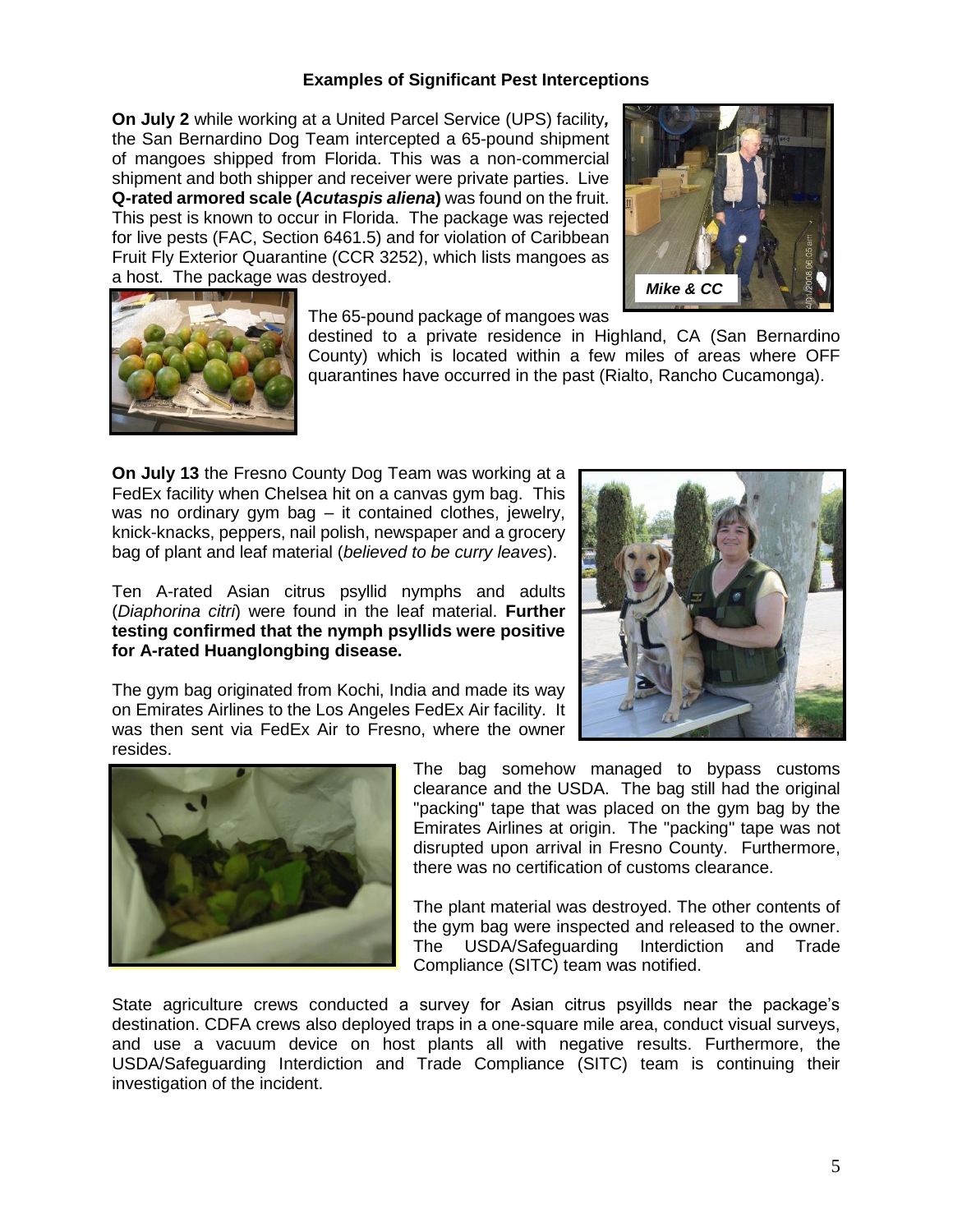**On August 26,** Sacramento County Dog Team Jennifer and Tassie, and Sacramento County inspector Gafar, intercepted a small unmarked package from Texas at the FedEx facility in North Sacramento. The package was a family hodgepodge: with the Texan uncle sending his nephew a needed part, plus a few "unexpected" surprises including guavas and curry leaves.



Because curry leaf presents a high risk for transporting Asian citrus psyllid (ACP), the dog handler and Sacramento County inspector



acted quickly by safeguarding the package and returning to the Agricultural Commissioner's office for a detailed inspection. Back at the office many suspect ACP samples (adults and nymphs) were collected and submitted to the CDFA Plant Pest Diagnostics Laboratory. The exact number of live ACP found in the package is unknown (*county reports that there were too many to count*). The samples were later confirmed to be A-rated ACP (*Diaphorina citri*). Additionally, the curry leaves were submitted to the lab for Huanglongbing (HLB) testing. Fortunately the samples were found negative for the disease.

**On September 17** San Diego County Dog Team, Jeremy Partch and Friday intercepted a shipment of ten cherimoya fruit at a FedEx location. The unmarked parcel originated from the state of Florida and was in violation of the following regulations:



- **CA FAC 6421**
- **CA FAC 6461.5**

Lab results revealed that the cherimoya fruit was infested with *Pseudococcus odermatti*  **(**mealybugs) and Tortricidae (family), both 'Q' rated pests not known to occur in California. The fruit was rejected and destroyed.



 **On March 5, 2010**, at about 8:00 a.m. at the FedEx in Santa Fe mix who graduated in December 2009 from the National Detection Dog Training Center, responded to an unmarked box sent from Springs, Ebony, a black Labrador Arizona. Inspector Truong and supervisor Carmen

 Rieger opened the unmarked box and found it contained dandelion greens, bok choy, dill, green lettuce, and parsley. The shipment was held and inspected. The mixed vegetables appeared home grown and contained ants, aphids, mites, slugs, springtails, wasps,



 and moths. One of the insects was a big-headed ant (*Pheidole* sp.) which is a Q-rated pest. The shipment's contents were destroyed by freezing.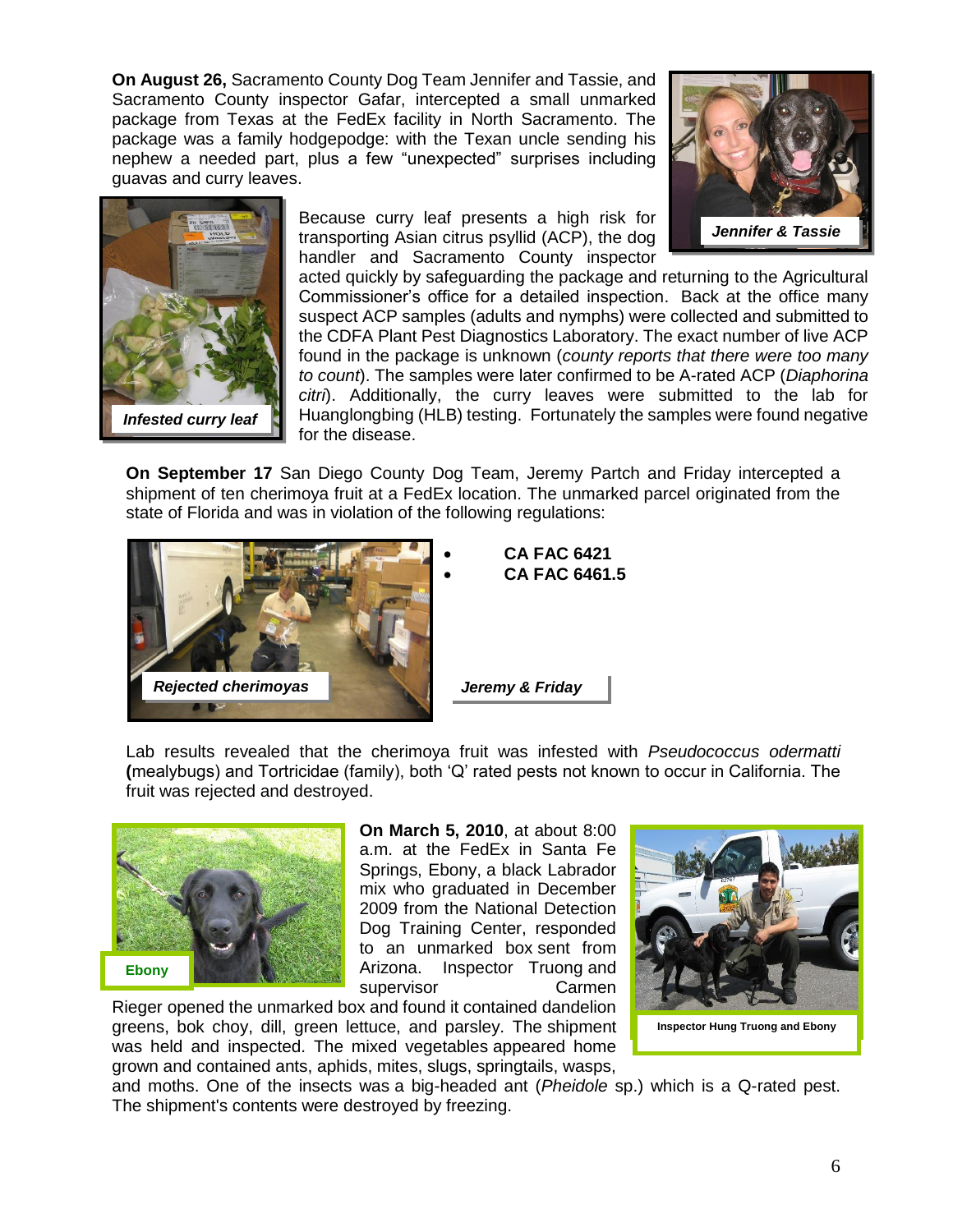#### **Multiple Violations PDR: 1501310**



Jeremy Partch, San Diego County Dog Handler and his dog Friday, along with the help of assisting inspector Nick Basinski, intercepted a nursery shipment from Top Tropicals Botanical Garden and Nursery in Florida. The shipment was intercepted at UPS San Marcos and found to have violated Master Permit QC 390 for Florida Nursery Stock. In order to meet the quarantine requirements, the plant species in the shipment should have been on the Florida approved nurseries list which can be found on the Florida Department of Agriculture and Consumer Services website:

Friday Friday

Since these Florida plants were not approved to be shipped under Master Permit QC 390, they violated California Code of Regulations 3271 (Burrowing and Reniform Nematode). The plants were also in violation for not having proper markings under California Food and Agricultural Code Section 6421. If the plants were approved to ship under QC 390, then the shipment could have came on through.

A shipment from this nursery was rejected for the same reasons in November 2009, but with different plant species.

The plants were sampled and are pending nematode determination.<br>This shipment was rejected and destroyed. This shipment was rejected and destroyed.

#### **County Dog Teams Hard at Work!**

#### **Musk Thistle Seeds PDR: 1631317**

**On May 12, 2010**, one of the Contra Costa County dog teams, Mariah  Slusser and Bart, were working at the Santa Clara post office. As reported from Contra Costa County, the team 'pulled a suspect package originating from an address in Greece addressed to a resident in San Jose, California. The recipient was contacted and permission was given to inspect the package. The inspection revealed loose plant cuttings in the package with what appeared to be numerous seed heads or flowers, and a separate zip lock bag containing what appeared to be thistle heads and seeds. The recipient [reported that the] plant cuttings were intended as an herbal medicinal remedy.'



packaging.'

 'The thistle was determined to be an A-rated and the other plant material was determined to already present in California*.* The plant package were forwarded in another package due to numerous seeds present in the original weed species, *Carduus nutans* (Musk Thistle) be *Urtica urens,* a Z-rated weed species material was destroyed, and letters in the







7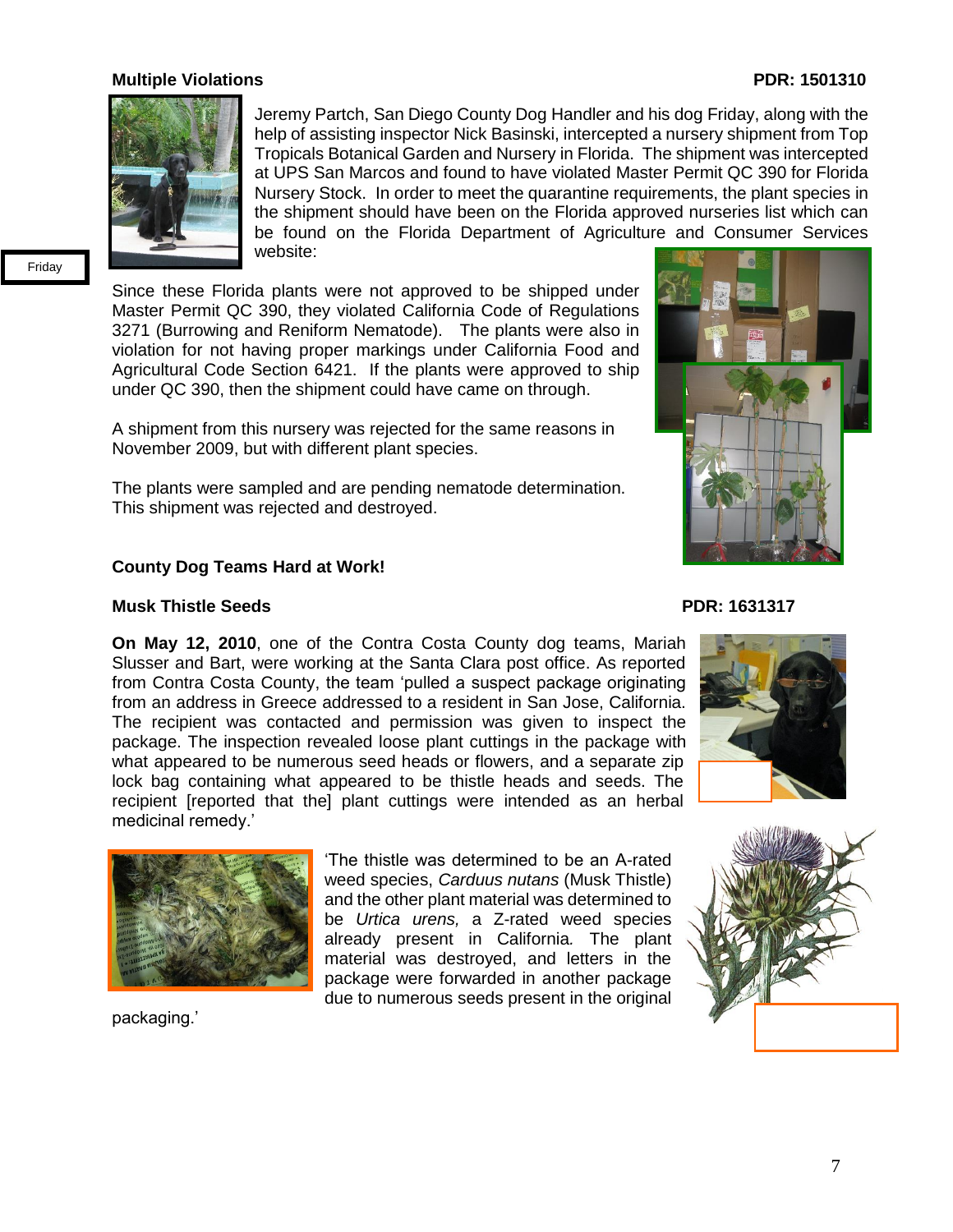

 In March 2010, both Contra Costa dog teams began working out of the San Jose USPS facility located in Santa Clara County as part of a pilot program to detect and inspect unmarked packages (including first class and priority express) of plant material for pests shipped through the USPS. This is the first detection of an actionable pest in this pilot program.

 **Tephritidae Larva Find PDR: 1389636** 

#### **San Bernardino County Dog Team Reports!**

 **On May 25, 2010**, the San Bernardino dog team, Mike Cochrane and CC, intercepted an unmarked private party to private party shipment from Hawaii. The box was found already inside a truck at the FedEx facility in Ontario, California. It contained four leis, one garland made from alyxia



Alyxia leave

Alyxia leaves

 leaves and two wedding bands. The leis and wedding bands were pest free, but a live larva was found by Mike and Keri Vigil on the alyxia. The leis and bands were released and the garland was held pending lab identification.



An example of Tephritidae Larvae

 The ID of the Q-rated Tephritidae larva resulted in destruction of the garland.

#### Unmarked Package from Mexico **PDR: 1469951, 53-54**

 **On June 16, 2010**, Sacramento's Dog Team (Jennifer and Tassie) intercepted an unmarked package from Mexico. Sacramento County reported that, 'There was undeclared plant material (no surface pests) and some unidentified (putrid!) meat along with some clothing and prepared food (mole, tortillas, etc). The box appeared to have been opened by The U.S. Customs and Border Protection (CPB) as there was customs tape closing the bottom of the box.'

 The Sacramento County inspector confiscated the plant and animal material and FedEx held the remaining items. The lab determined that the package contained a Q- rated Psyllid (avocado gall psyllid, possibly *Trioza anceps*), Qrated *Leucaena sp.* and Q-rated Papaveraceae.

 A *Smuggling Interdiction and Trade Compliance* (SITC) referral form was submitted to the United States Department of Agriculture (USDA) for the interception to determine if the package contained any federally actionable pests or products. Please see the following advisories for more information and directions for submitting the SITC referral form.

 **[PEST EXCLUSION ADVISORY NO. 27-2009](http://www.cdfa.ca.gov/countyag/postings/files/PEA_27-2009_Comm.pdf)** Notification to CDFA and USDA/SITC of Significant Interceptions

#### **[PEST EXCLUSION ADVISORY NO. 11-2010](http://www.cdfa.ca.gov/countyag/postings/files/PEA_11-2010_USDA.pdf)** USDA/SITC Referral Form

 As outlined in PEA No. 11-2010, CDFA now requires the use of the USDA/SITC Referral Form in both the County Pest Exclusion High Risk contract and Dog Team contract for FY 10/11.



**Avocado Gall Psyllid** 



**Unidentified Meat**